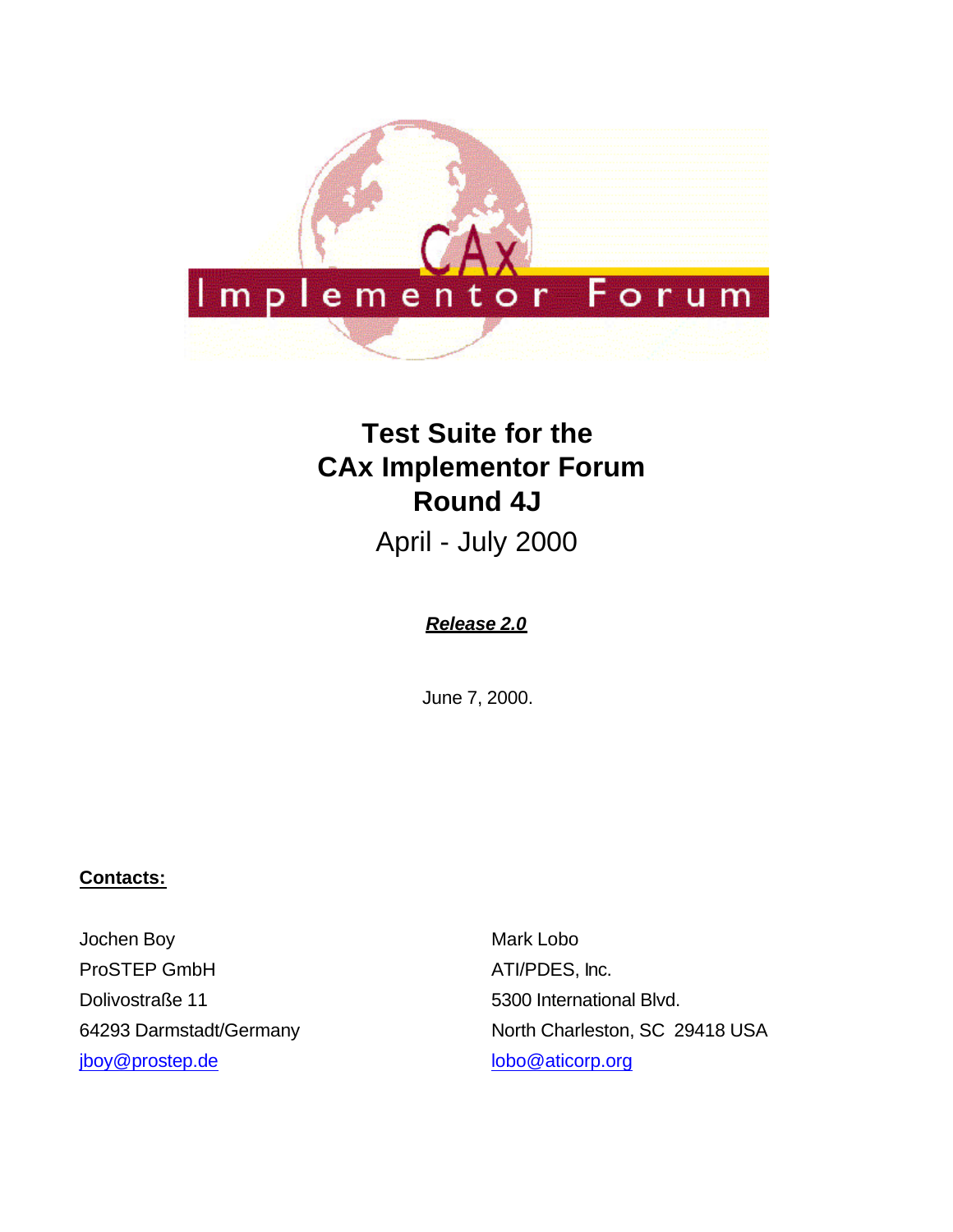## **Contents:**

| 1.0   |  |
|-------|--|
| 1.1   |  |
| 1.2   |  |
| 1.3   |  |
| 1.4   |  |
| 2.0   |  |
| 2.1   |  |
| 2.1.1 |  |
| 2.1.2 |  |
| 2.1.3 |  |
|       |  |
|       |  |
| 2.2   |  |
| 2.2.1 |  |
| 2.2.2 |  |
| 2.2.3 |  |
|       |  |
|       |  |
|       |  |
| 2.3   |  |
| 2.3.1 |  |
| 2.3.2 |  |
| 2.3.3 |  |
|       |  |
|       |  |
| 2.4   |  |
| 2.4.1 |  |
| 2.4.2 |  |
| 2.4.3 |  |
|       |  |
|       |  |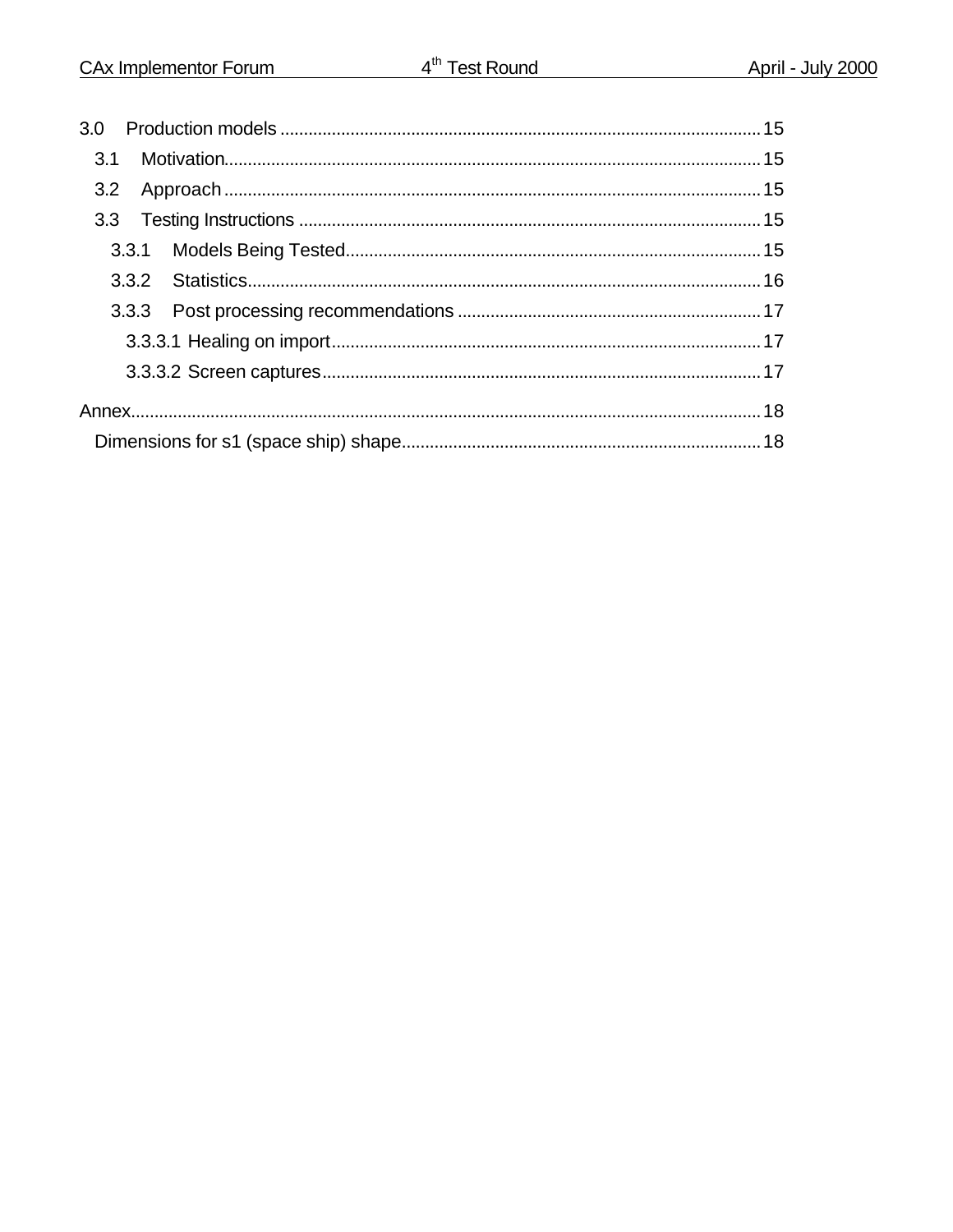## **1.0 Introduction**

This document describes the suite of test cases to be used for the fourth round of testing of the CAx Implementor Forum (CAx-IF). The CAx-IF is a joint group of the organisations and vendors previously engaged in the ProSTEP CAD Round Table and the PDES, Inc. STEPnet.

The test rounds of the CAx Implementor Forum continue the tradition of the Test Rallies and STEPnet in testing the interoperability and conformance of STEP processors.

The test rounds in general combine testing of synthetic and production models. Production models will in most cases be provided by the member companies of the organizations PDES, Inc. and ProSTEP.

This test suite includes synthetic models for testing the following capabilities: surface geometry, , model viewing, drawing organization, 3D Text annotation, validation properties, and external references.

Production models are provided for assemblies and piece parts. The basis for the production test cases is native CAD models. Each test case therefore originated from a single CAD system, and the set of test cases to be preprocessed (converted to STEP files) is unique for each CAD system. After preprocessing, the resulting STEP files are then to imported/post-processed be read in by participants

### **1.1 Functionality tested in this round**

Functionality tested in this round relates to surface geometry, 3D text annotation/associative text, validation properties, model viewing, and external references.

Surface models are again tested because of previous findings that indicate that this exchange capability might still need some enhancement.

Associative text is the capability to associate text notes in 3D model space with portions of the model.

Validation properties (in AP214 named shape\_dependent\_properties) is a mechanism to allow the exchange of geometric properties and their assignment to geometric representations for the purposes of data exchange validation. Considered properties are volume, surface area and centroid.

The model viewing and drawing organization capability including the presentation of dimensions has already been tested in Round 2J. In addition, the scope of Round 4J includes optional testing of dimensional tolerances.

External references is a mechanism for specifying external documents that are associated with objects defined within a STEP file. The external documents may be digital documents such as CAD native models, STEP files, WORD documents, or NC programs OR non-digital documents such as technical drawings on paper, or hand-written documents. In respect to the CAx IF, external references will be used to split a single STEP file into a file containing the part identification and assembly structure and several STEP files containing the component geometry. The PDM Implementor Forum (PDM-IF) will be testing this functionality as well, by post processing these files from the CAx-IF.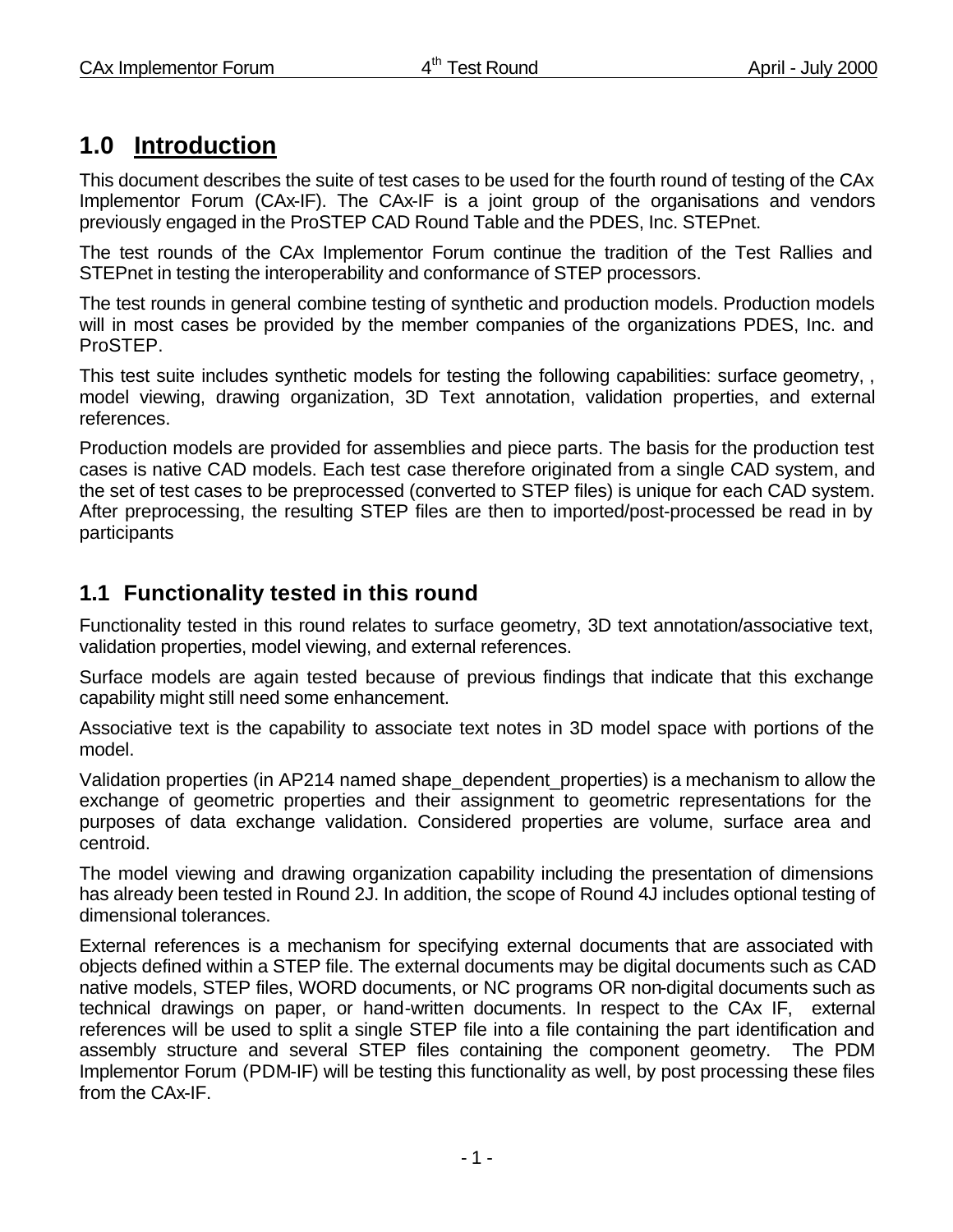In addition to synthetic models for the above capabilities, production models are included in this round of testing.

### **1.2 General test instructions for this round**

The general procedures for communication of models and statistics are outlined in a separate document 'General Testing Instructions'. The general instructions can be retrieved from CAx Implementor Forum web sites.

### **1.3 Schedule**

| <b>Date</b>                                      | <b>Action</b>                             |
|--------------------------------------------------|-------------------------------------------|
| May $3^{\text{rd}}$ , 2000                       | CAx Implementor Forum conference call     |
| May 10 <sup>st</sup> , 2000                      | Production models released                |
| May 24 <sup>th</sup> , 2000                      | <b>Second ConCall</b>                     |
| June 2 <sup>nd</sup> , 2000                      | Initial STEP files and native stats due   |
| June 16 <sup>th</sup> , 2000                     | STEP files and native stats frozen        |
| June 27 <sup>th</sup> , 2000                     | Target stats due/ 3 <sup>rd</sup> ConCall |
| July 5 <sup>th</sup> , 2000                      | Target stats frozen                       |
| July 11 <sup>th</sup> , 2000                     | Pre-release of final stats                |
| July 25 <sup>th,</sup> 2000                      | Review meeting for test round in Munich   |
| July 26 <sup>th</sup> and 27 <sup>th,</sup> 2000 | CAx Implementor Forum meeting in Munich   |

### **1.4 Copyrights on test cases**

Not all of the production test cases which were provided by the PDES, Inc. and ProSTEP member companies are fully released for any purpose. The least common denominator is that the test cases can be freely distributed among the ProSTEP/PDES, Inc. Round Table participants and can be used for any purposes that are related to CAx Implementor Forum testing (i.e. testing, documentation of testing efforts), as long as a reference to the originating company is made.

The test cases must not be used for any purposes other than the CAx Implementor Forum testing or outside of PDES, Inc. and ProSTEP.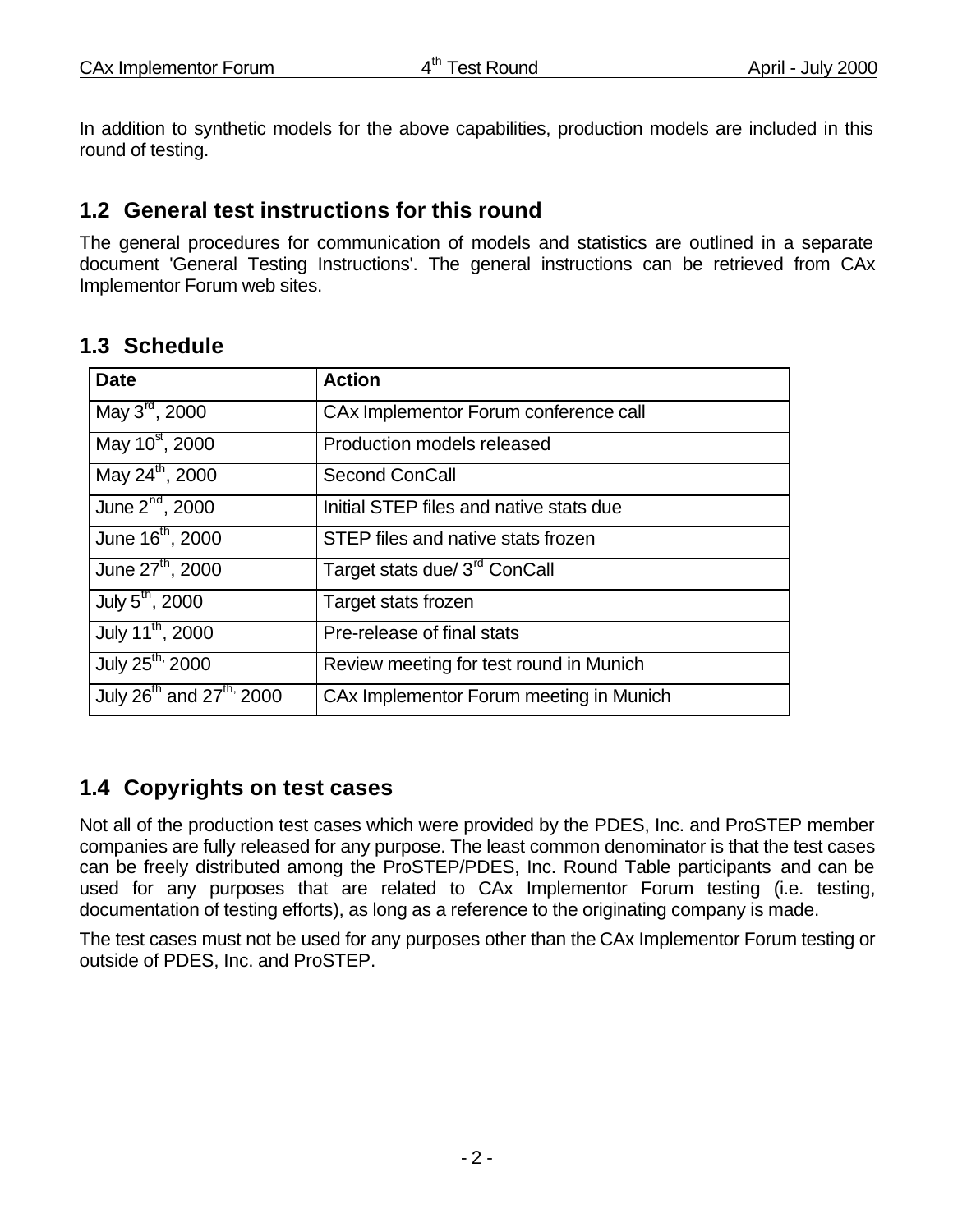## **2.0 Synthetic test case specifications**

### **2.1 Model d2 : Draughting of block with Dimensions**

### **2.1.1 Motivation**

This synthetic model represents basic draughting capability. It involves the projection of a simple 3D solid onto a view which is then placed on a sheet. The sheet is organised in a drawing. In the test of this model the test case is extended by adding dimension information to the views. This model has already been tested in Round2J.

### **2.1.2 Approach**

See the approach described in the CAx Implementor Forum Recommended Practices for *Model Viewing, Drawing structure and Dimensions* (see http://www.cax-if.org/public/ and http://www.caxif.de/public/).

### **2.1.3 Testing Instructions**

Please note that system vendors that do not support this basic draughting capability should not submit STEP files for this test case.

### **2.1.3.1 Model construction**

The figures below indicate the construction of the draughting test case. The basic steps are:

- 1. Construct the solid geometry. The dimensions for the solid are given in the figure 1 below.
- 2. Define views of the solid and place it onto a sheet. The projection related to the views can be extracted from the figure 2.
- 3. Add the dimensions to the views as shown in figure 2.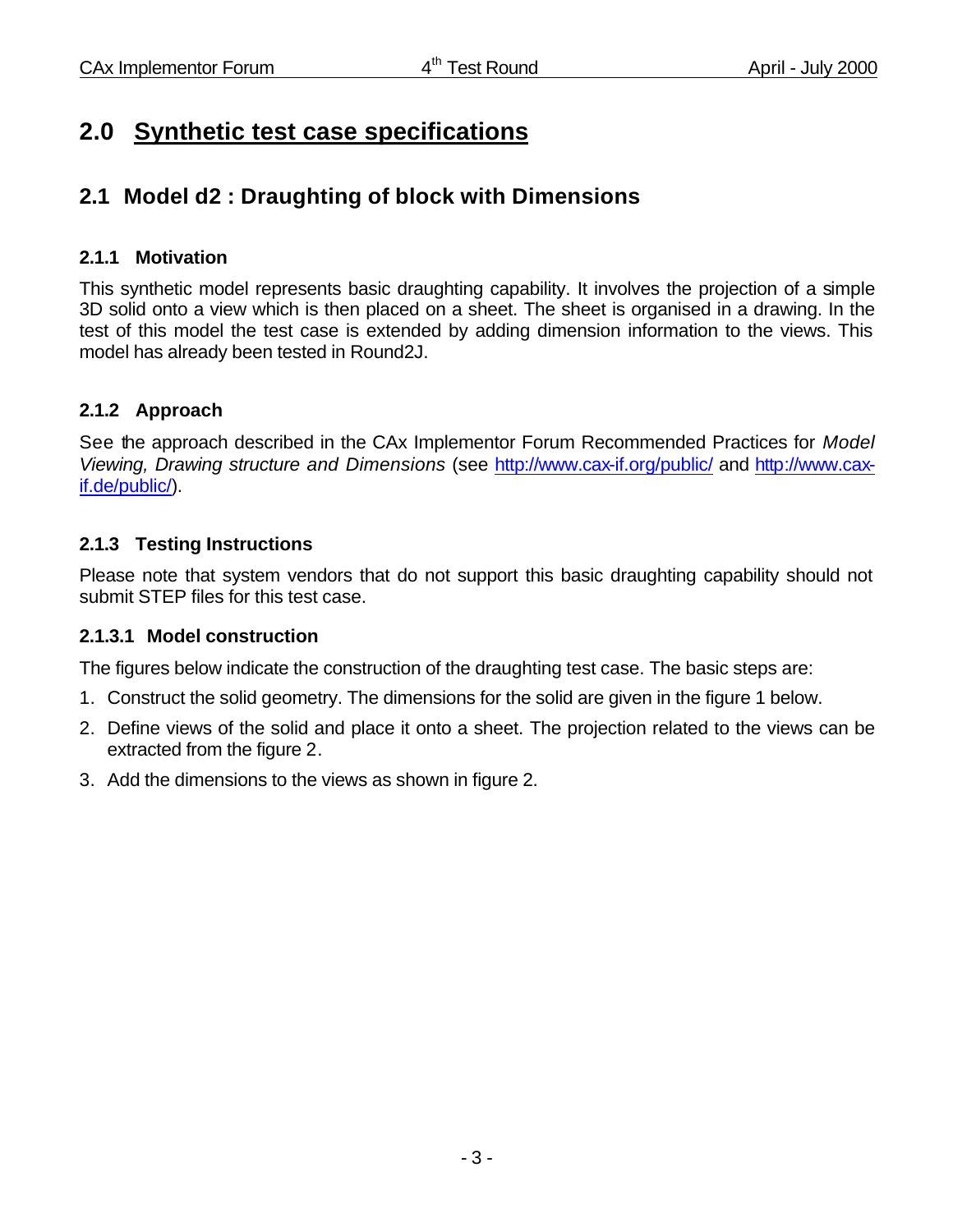

*Figure 1: dimensions for solid for d2 (dimensions in mm)*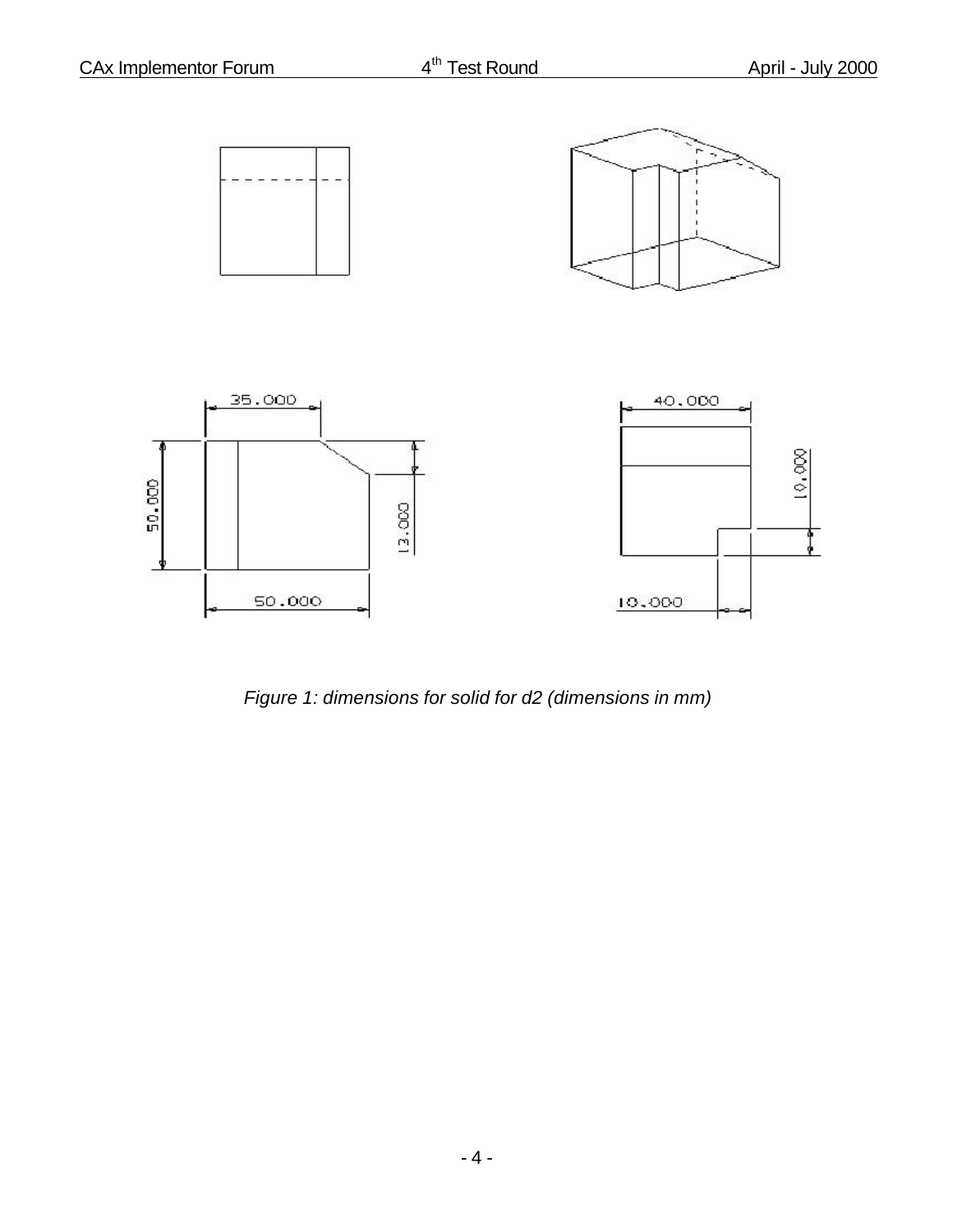

*Figure 2: views on the drawing sheet with dimensions*

The layout of the views on the sheet should be indicated as above, i.e.:

- TOP and LEFT are horizontally aligned
- TOP and LEFT are placed on the top of the sheet
- The DETAIL TOP is horizontally centred
- DETAIL TOP is placed on the bottom of the sheet

T he dimensions shall be added to the views as shown in figure 2.

### **2.1.3.2 Statistics**

The statistics that must be associated which each STEP file submitted for the d2 test case are designed to represent the results for the following criteria and validations:

- Check the views: placement on the sheet and orientation
- Move the views on the sheet in order to test the association of the model to the view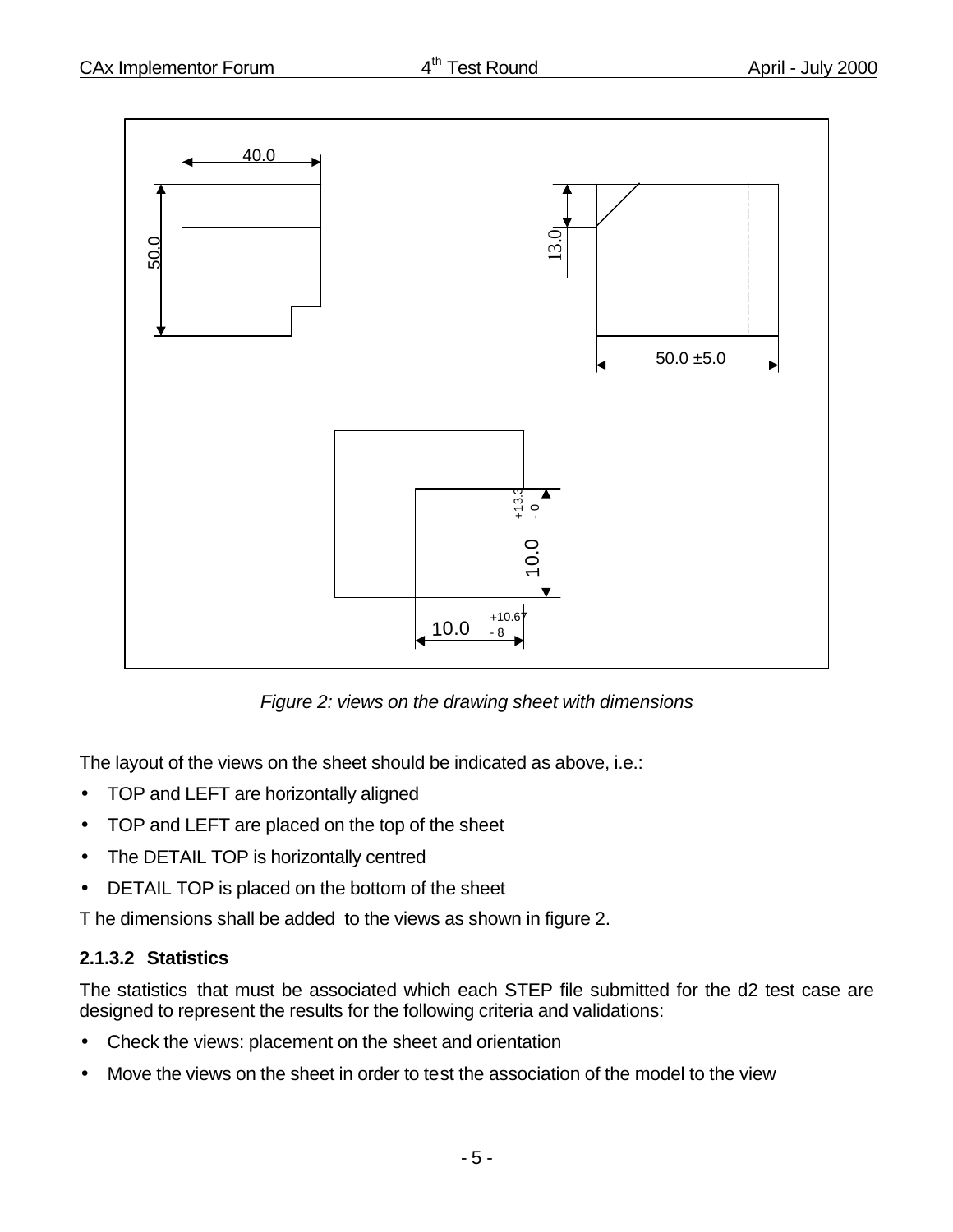• Check if the dimension text and symbology fits with the specification of the test case. Note: the dimensions are not supposed to be associative, i.e. linked with the geometrical dimensions of the solid. Tolerance information is only presented and not complemented by information in the 3D model.

| model              | d2                                                                                                                        |
|--------------------|---------------------------------------------------------------------------------------------------------------------------|
| system_n           | native system code                                                                                                        |
| system_t           | target system code (for native statistics use 'stp' for system_t)                                                         |
| <b>views</b>       | all/partial/none - whether the views appear on the sheet in the<br>target system                                          |
| view_layout        | all/partial/none - whether the views appear with right placement<br>and orientation in the target system                  |
|                    | all: if the presentation information of all dimensions received<br>corresponds to the test case specifications            |
| pres_dim           | partial: if the presentation of the dimensions is incomplete or<br>not completely as specified in this test case          |
|                    | none: if no dimensions are presented or all of them do not fit<br>with the specifications                                 |
| valid_associtivity | pass/fail – whether modifications of the shape result in an<br>appropriate update of the views (check with new dimension) |
| valid_sm           | pass/fail - whether target system considers target model valid                                                            |
| date               | date submitted                                                                                                            |
| <b>lissues</b>     | short description of issues                                                                                               |

Note: In case a vendor (native/target) is not testing a particular functionality (e.g. pres\_dim) *'na'* must be used as code for that statistic.

### **2.2 Model s1 "space ship" : Validation Properties**

### **2.2.1 Motivation**

This synthetic model (a slightly abstracted version of an "Überraschungsei"-toy) is a model already known from previous testing activities of the CAx-IF. The model is re-used to test validation properties and 3D text annotation/text associativity. The model as used in Round3J can be reused.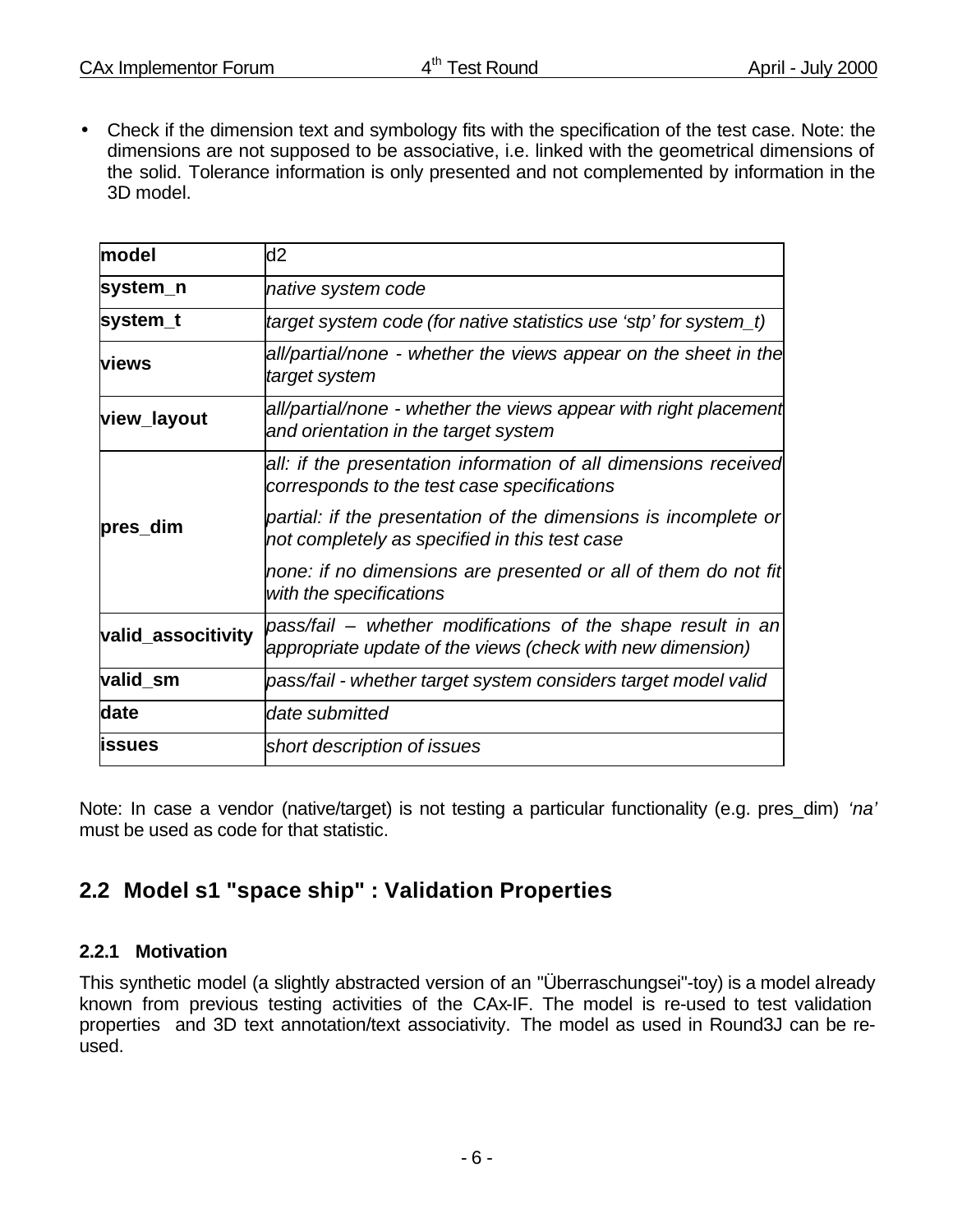

**head\_front**

*Figure 3: Annotated Shape of Space Ship s1.*

#### **2.2.2 Approach**

See the approaches described in the CAx Implementor Forum Recommended Practices for *Geometric Validation Properties,* and *3D Associative Text* (see http://www.cax-if.org/public/ or http://www.cax-if.de/public/ ).

### **2.2.3 Testing instructions**

Please note that system vendors that do not support the validation property capability should not submit STEP files for this test case.

### **2.2.3.1 Construction of s1 "spaceship"**

#### *Dimensions*

*see Figures given in the annex*

#### *Assembly structure*

The underlying assembly structure shall be (see figure above for part names):

| <b>Assembly</b> | <b>Component</b> |
|-----------------|------------------|
| space_ship      | mainbody         |
|                 | head             |
|                 | 2x foot          |
|                 | tail             |
| head            | head front       |
|                 | head back        |
| mainbody        | mainbody_front   |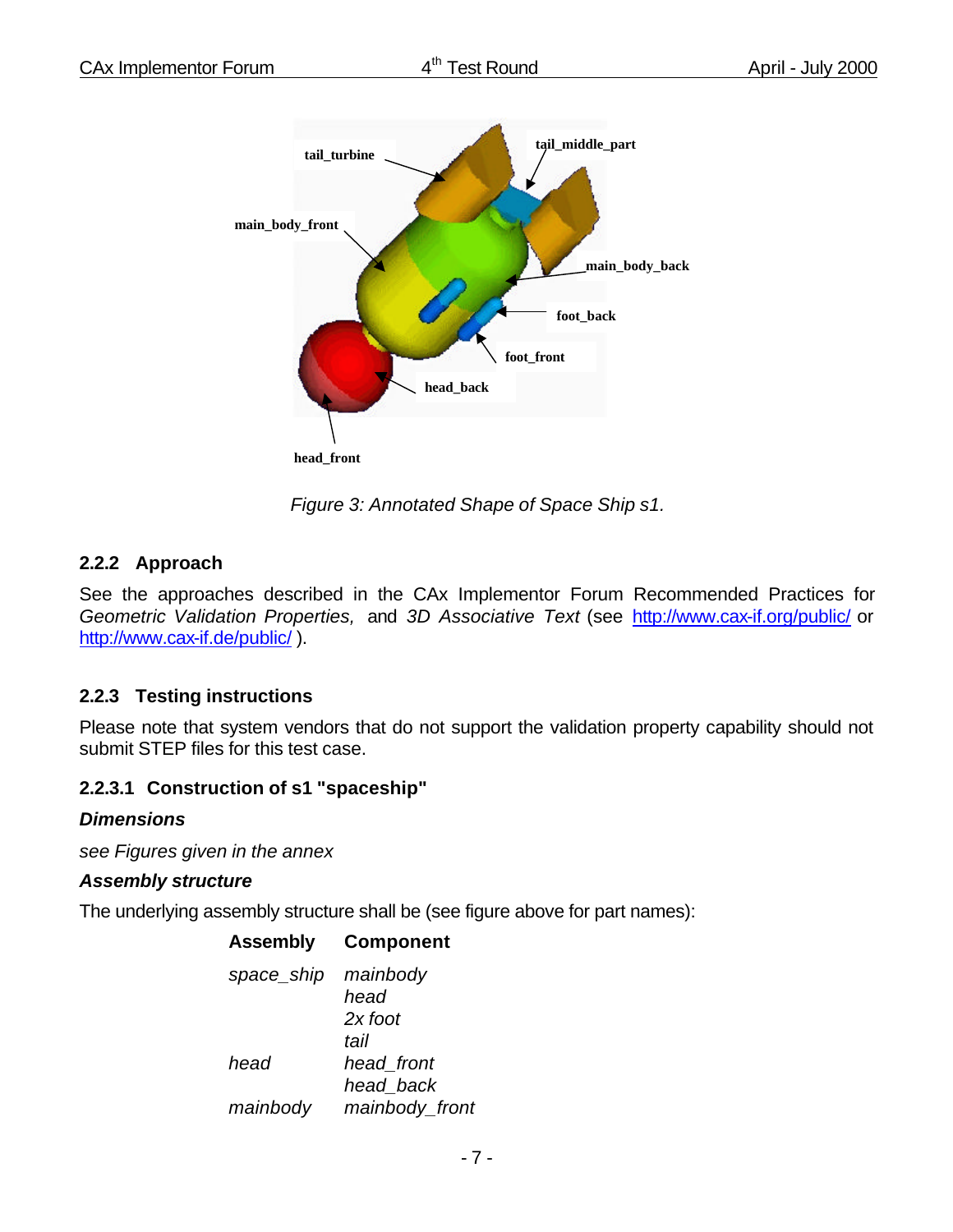|      | mainbody_back    |
|------|------------------|
| foot | foot front       |
|      | foot back        |
| tail | 2 x tail turbine |
|      | tail_middle_part |

### *Presentation*



*Figure 4: s1 Text Annotation Assignment*

*REMARK: the annotation is part of test case.*

### *Annotations*

Text is as shown in Figure 4. The following basic regulations are defined:

- style the two texts with an arbitrary colour
- associate the text "Outer face ..." to the outer face of the 'head front'.
- associate the text "This edge ..." to the edge of the 'tail\_middle\_part'
- define the text "Outer face ..." as a multi-line text
- select an arbitrary placement of the text

### **2.2.3.2 Statistics**

With each STEP file submitted for model s1 vendors must include a text file with the stats in comma-delimited form (.csv):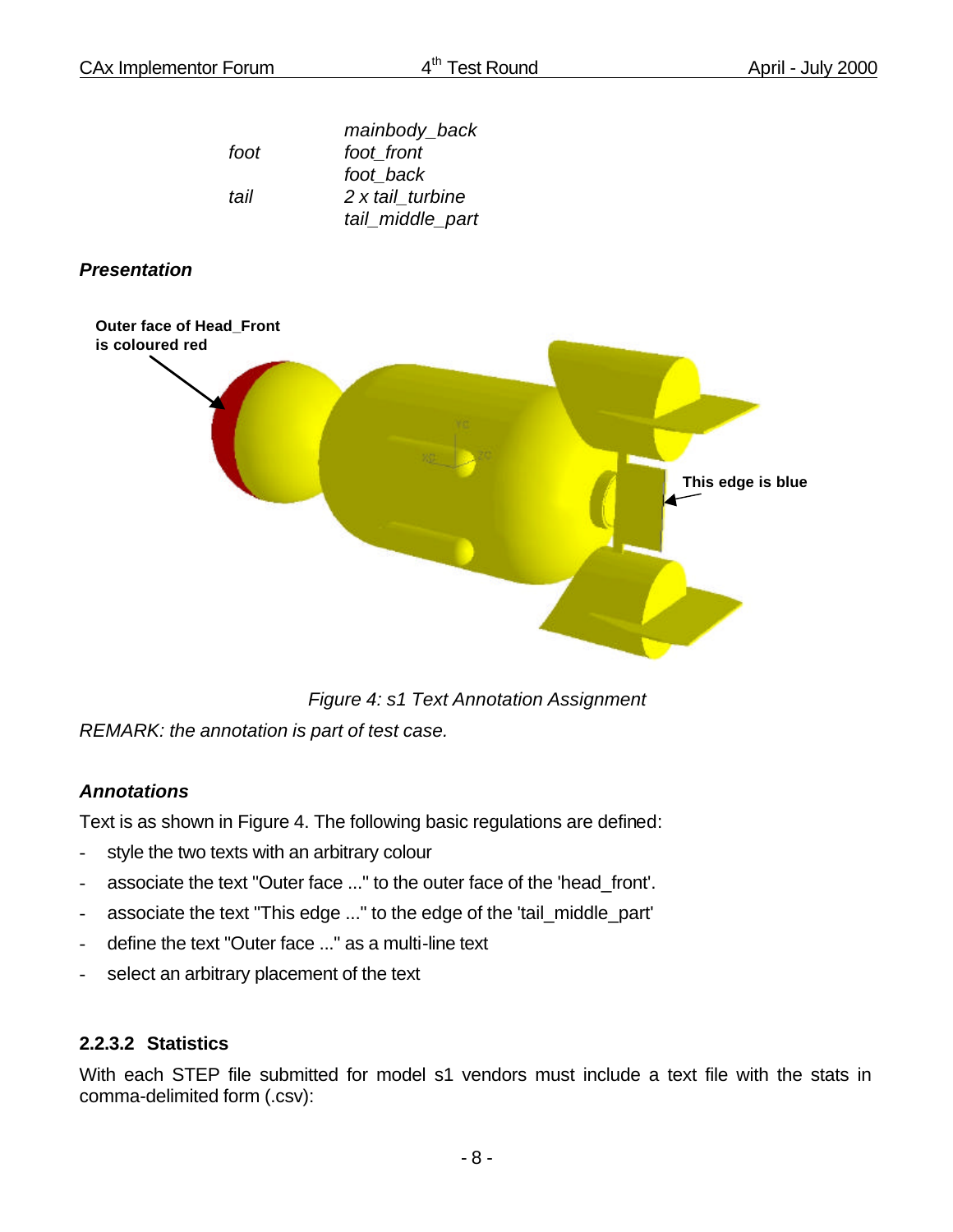| model                                           | s1                                                                                                                                                       |
|-------------------------------------------------|----------------------------------------------------------------------------------------------------------------------------------------------------------|
| system_n                                        | native system code                                                                                                                                       |
| system_t                                        | target system code (for native statistics use 'stp' for system_t)                                                                                        |
| unit                                            | units                                                                                                                                                    |
| solids                                          | number of solids                                                                                                                                         |
| valid_sm                                        | pass/fail – whether target system considers target model valid                                                                                           |
| <b>volume</b>                                   | total volume of all solids                                                                                                                               |
| validation<br>volume                            | total volume of all solids as received via the validation property<br>capability.                                                                        |
| valid vol                                       | pass/fail, is the instantiation of the validation property 'volume'<br>in the STEP file as per the recommended practices for<br>validation properties?   |
| larea                                           | total surface area of all solids                                                                                                                         |
| validation_area                                 | total surface area of all solids (entire assembly) as received via<br>the validation property capability.                                                |
| valid_area                                      | pass/fail, is the instantiation of the validation property 'area' in<br>the STEP file as per the recommended practices for validation<br>properties?     |
| <b>CX CY CZ</b>                                 | Centroid of all solids                                                                                                                                   |
| validation_cx<br>validation_cy<br>validation_cz | Centroid of all solids (entire assembly) as received via the<br>validation property capability.                                                          |
| valid cent                                      | pass/fail, is the instantiation of the validation property 'centroid'<br>in the STEP file as per the recommended practices for<br>validation properties? |
| color_t1                                        | Text color used for the annotation text "Outer face"                                                                                                     |
| color <sub>t2</sub>                             | Text color used for the annotation text "This edge"                                                                                                      |
| valid_txt                                       | all/partial/none – whether the specified texts appear in the model                                                                                       |
| valid_txt_assoc                                 | all/partial/none – whether the association of the text to the<br>elements of the geometric model as described above is correct                           |
| date                                            | date submitted                                                                                                                                           |
| issues                                          | short description of issues                                                                                                                              |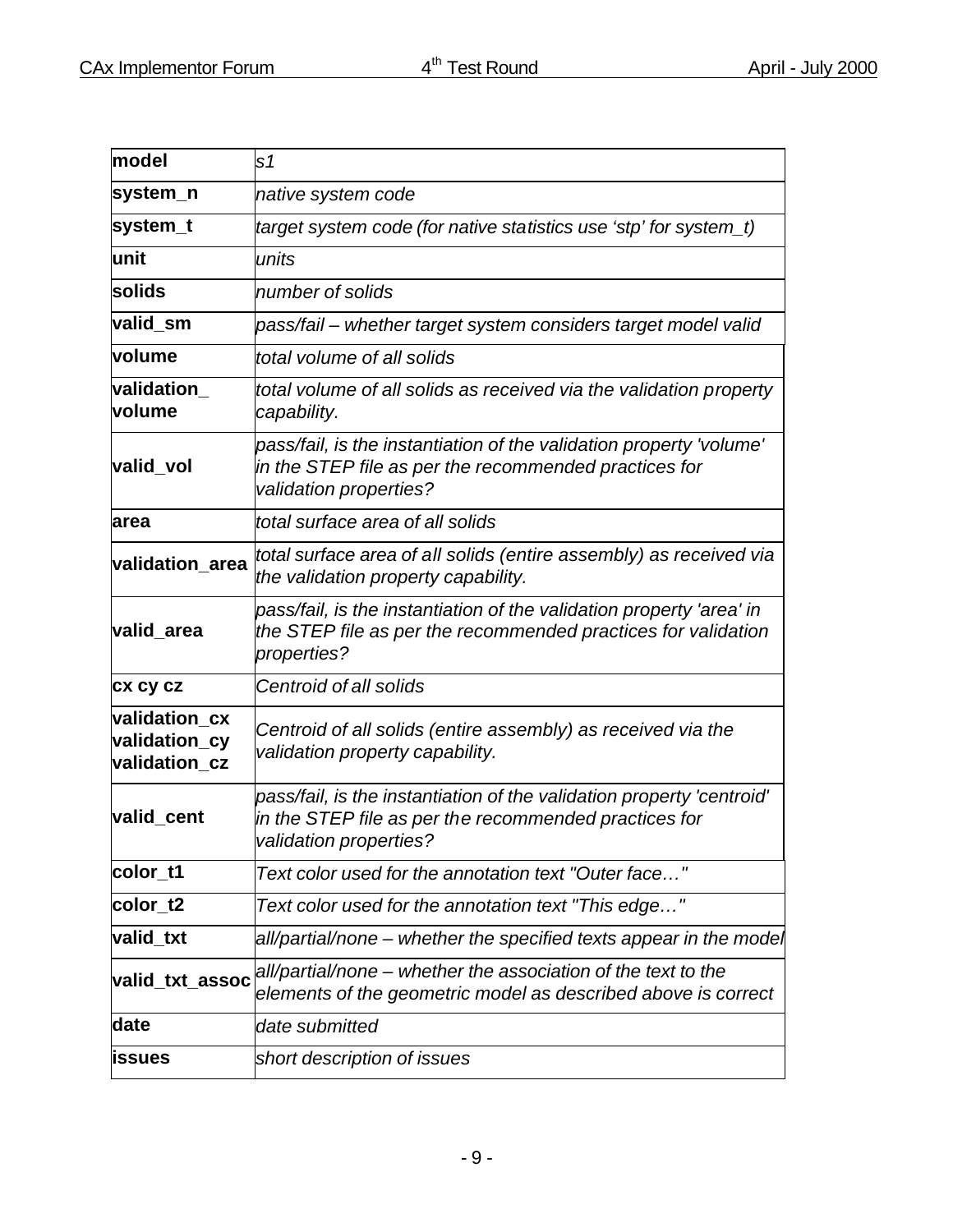Note: In case a vendor (native/target) is not testing a particular functionality, *'na'* must be used as code for that statistic.

### **2.2.3.3 Informal Testing of color functionality**

As decided earlier we will be informally testing exchange of color with the S1 model, in this round. As initiated in round 3J of testing, we encourage those vendors who are interested in testing color to provide us with the screen captures ( of native and target models) of the S1 models to visually validate the exchange of the color. The screen captures may be in either 'jpg' or 'gif' formats. The naming convention to be used is as follows:

For native model screen captures: s1-(vendor code)-nat.jpg [e.g. s1-pe-nat.jpg]

For target model screen captures: s1-(native vendor code)-(target vendor code).jpg [e.g. s1-peac.jpg for autocad post-processing a PTC file]

Note: File extension may be .jpg or .gif depending on format of graphic.

### **2.3 Model xr1 : External references**

### **2.3.1 Motivation**

This test case is an extension of the well-known as1 model, which has been tested several times before, and it aims for CAD-PDM interaction. A major usage of external references is the splitting of product data describing assemblies into multiple files representing individual parts. The focus of the actual implementation is to deal with external representations. In the scope of this round of testing, the external representation shall be defined via STEP files.

The test case models a situation where the assembly structures are contained in one file, and the individual parts in a single file each. The file containing the assembly references the model contained in the part file.

The PDM Implementor Forum plans on importing the resulting files in its fourth round of testing.

### **2.3.2 Approach**

See the approach described in the PDM Schema Usage Guide, available on the PDM-IF web-site (http://www.pdm-if.org/pdm\_schema/ ). A Recommended Practices for External References with annotated, relevant sections of the Usage Guide and an example file for this test case is available on the CAx-IF site (http://www.cax-if.org/public/ and http://www.cax-if.de/public/ ).

### **2.3.3 Testing Instructions**

Please note that system vendors that do not support the external reference mechanism should not submit STEP files for this test case.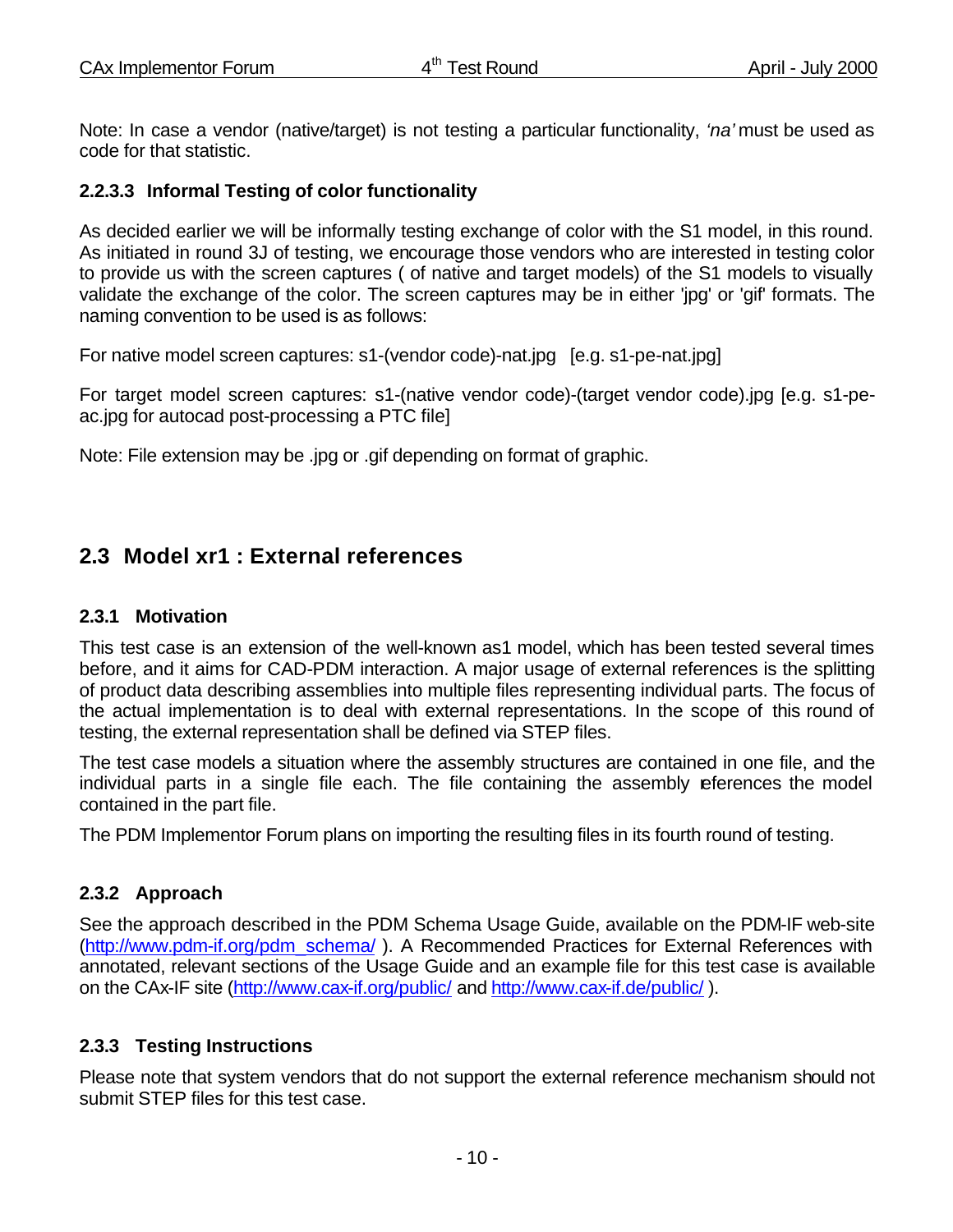### **2.3.3.1 Model construction**

Below a plot of the assembly as well as of the components is given. Note: this model may have been constructed with slightly differing dimensions in the past by some vendors. These models can also be re-used.

The aim is to split the model into six STEP files with the following contents:

| Description                | <b>STEP File name</b>                           |
|----------------------------|-------------------------------------------------|
| 1.: The assembly structure | xr1-(vendor code)-214.stp [e.g. xr1-tc-214.stp] |
| 2.1: Plate Geometry        | xr1-(vendor code)-plt.stp [e.g. xr1-tc-plt.stp] |
| 2.2: L-Bracket Geometry    | xr1-(vendor code)-lbr.stp [e.g. xr1-tc-lbr.stp] |
| 2.3: Rod Geometry          | xr1-(vendor code)-rod.stp [e.g. xr1-tc-rod.stp] |
| 2.4: Nut Geometry          | xr1-(vendor code)-nut.stp [e.g. xr1-tc-nut.stp] |
| 2.5: Bolt Geometry         | xr1-(vendor code)-blt.stp [e.g. xr1-tc-blt.stp] |



*Figure 5: as1 shape*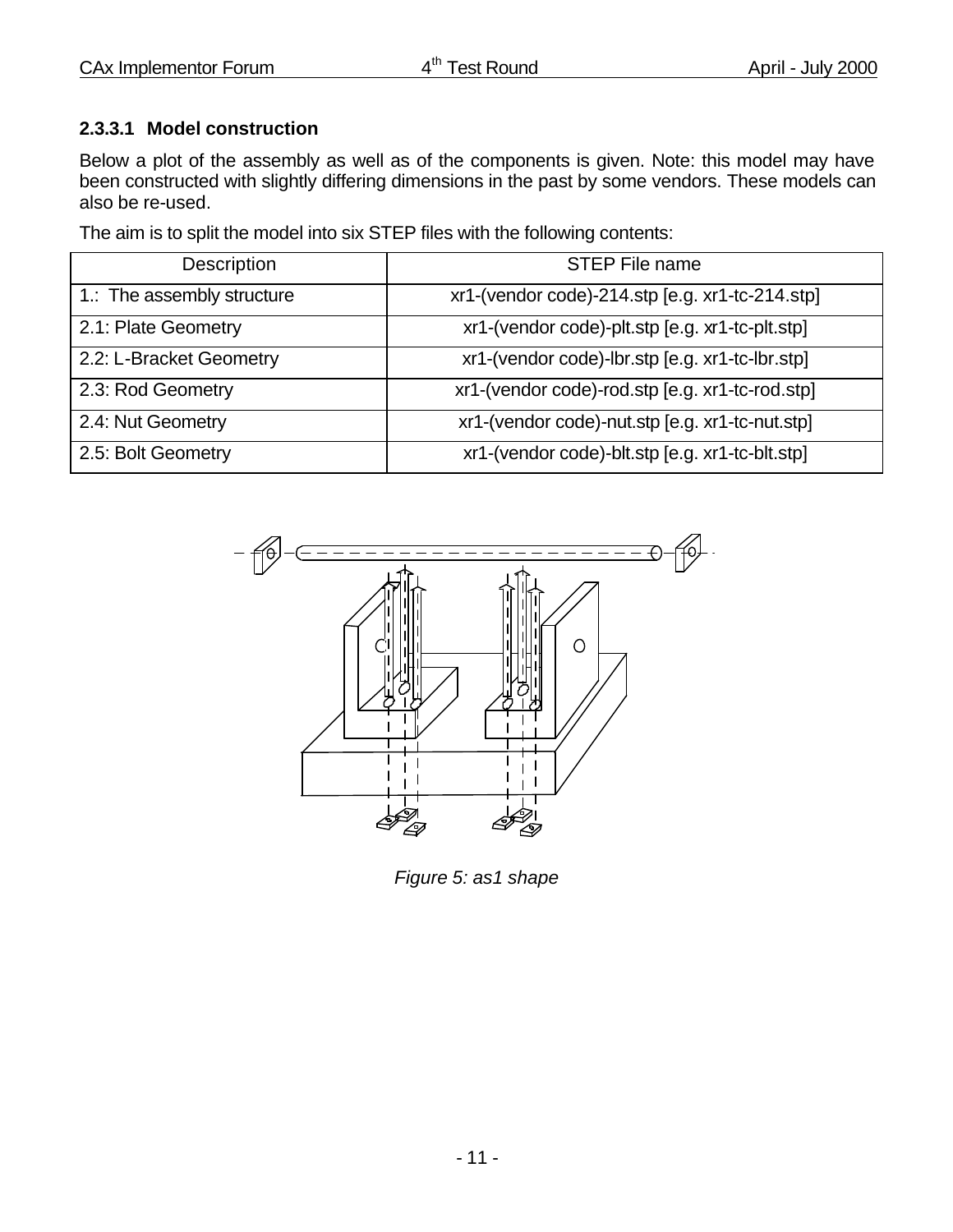

*Figure 6: dimensions as1 (dimensions in mm)*

### **Part names:**

- Assembly: - as1
- Sub-Assemblies:
	- l-bracket assembly,
	- nut-bolt assembly,
	- rod assembly

### **2.3.3.2 Statistics**

The statistics that must be associated which the 'root' STEP file xr1-(vendor code)-214.stp

submitted for the xr1 test case are designed to represent the results for the following criteria and validations:

| model    | vr <sub>1</sub>    |
|----------|--------------------|
| system_n | native system code |

• Components: - plate, - l-bracket, - bolt, - nut, - rod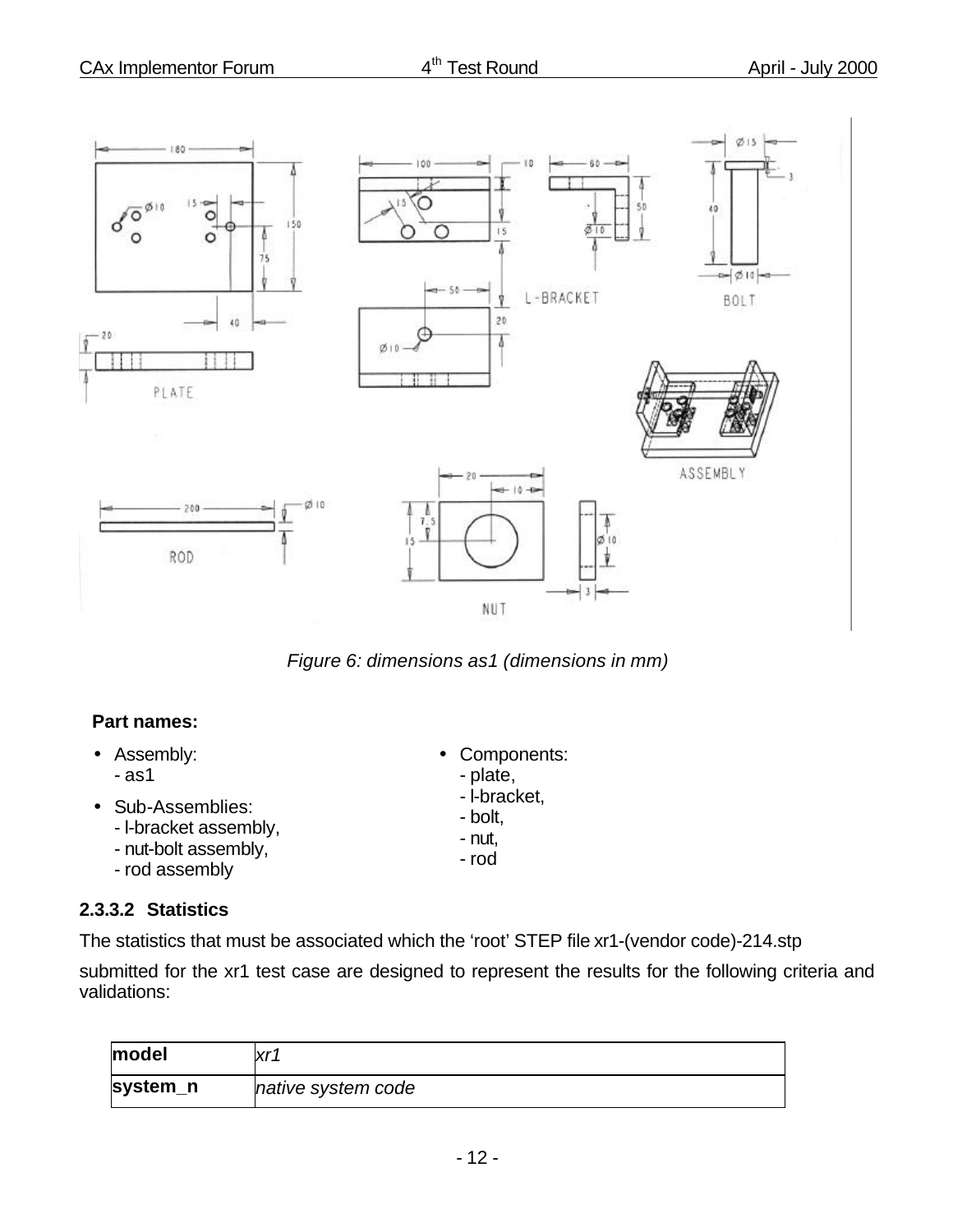| system_t                                                                   | target system code (for native statistics use 'stp' for system_t)                                                                                          |  |  |  |
|----------------------------------------------------------------------------|------------------------------------------------------------------------------------------------------------------------------------------------------------|--|--|--|
| unit                                                                       | <b>Units</b>                                                                                                                                               |  |  |  |
| solids                                                                     | number of solids                                                                                                                                           |  |  |  |
| valid_sm<br>pass/fail – whether target system considers target model valid |                                                                                                                                                            |  |  |  |
|                                                                            | All – all file references for the external geometry can be found<br>and the file node associations to model parts can be<br>established                    |  |  |  |
| fref found                                                                 | Partial – some of the file references for the external geometry<br>can be found and some of the file node association to model<br>parts can be established |  |  |  |
|                                                                            | None – no references found or associations can not be<br>established                                                                                       |  |  |  |
|                                                                            | All – all referenced files can be processed to construct the<br>overal model                                                                               |  |  |  |
|                                                                            | fref_processed  Partial - all referenced files can be processed to construct the<br>overal model                                                           |  |  |  |
|                                                                            | None – referenced files can not be processed                                                                                                               |  |  |  |
| volume                                                                     | total volume of all solids                                                                                                                                 |  |  |  |
| area                                                                       | total surface area of all solids                                                                                                                           |  |  |  |
| <b>CX CY CZ</b>                                                            | Centroid of all solids                                                                                                                                     |  |  |  |

### **2.4 Model k1 : Surface Model**

### **2.4.1 Motivation**

Previous findings indicated that the exchange of surface models – geometrically bounded as well as topologically bounded – may need some enhancement. Possible side effects with newly implemented functionality caused a regression in surface model exchange capability. To study this phenomena the capability tested with the model is limited to surface model exchange written as geometrically and as well as topologically bounded.

### **2.4.2 Approach**

No new capability involved.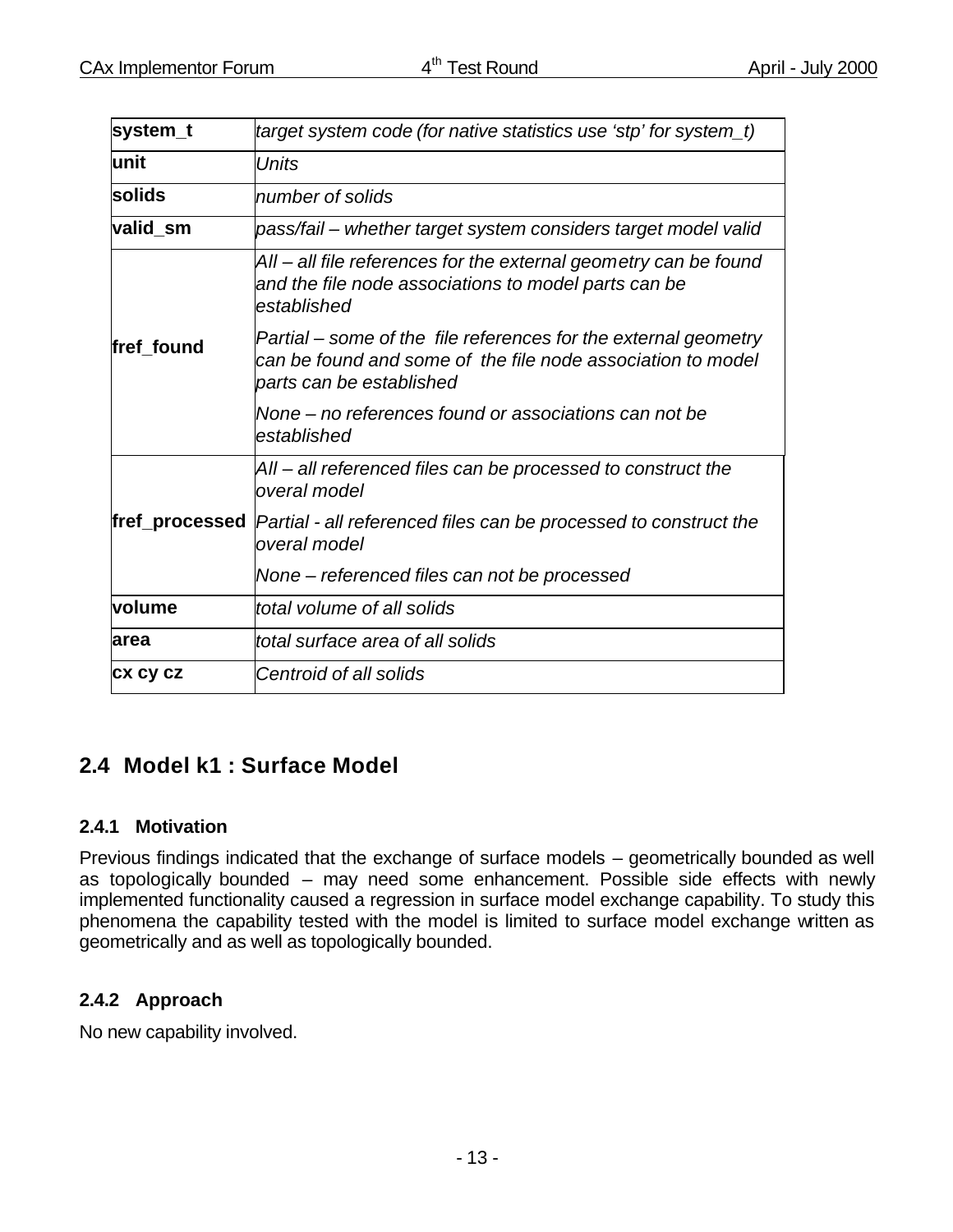### **2.4.3 Testing Instructions**

### **2.4.3.1 Model construction**



*Figure 7 : Annotated shape of the k1 model.*

The detailed modelling instructions are available as PDF document from the member areas of the CAx-IF web sites, http://www.cax.if.de/secure/ and http://www.cax-if.org/secure/ .

There are several degrees of freedom when implementing this test case:

- The first point is how two construct the model according to Theorem's test suite. There are two approaches (sweeping/revolving vs. union/intersection). Vendors may choose the approach which fits best with their system capabilities, the model should be constructed only once.
- The next step is to downgrade the model. It has been agreed that any number of shells is allowed. The information how many shells are used will be collected with the native stats, but will not be an exchange success criteria.
- The last point is how two export the model: both topologically and geometrically bounded models are allowed. Vendors with systems supporting both capabilities may provide two STEP files. In order to distinguish the models, the usual naming convention is extended and it is recommended to use 'k1 top' for the topologically bounded and 'k1 geo' for the geometrically bounded version of the key as model name.

### **2.4.3.2 Statistics**

The model may be pre-processed in two variants: topologically bounded (model: k1\_top) and geometrically bounded (k1\_geo).

With each STEP file submitted for k1 top and k1 geo vendors must include a text file with the stats in comma-delimited form (.csv):

**model** *k1\_top / k1\_geo*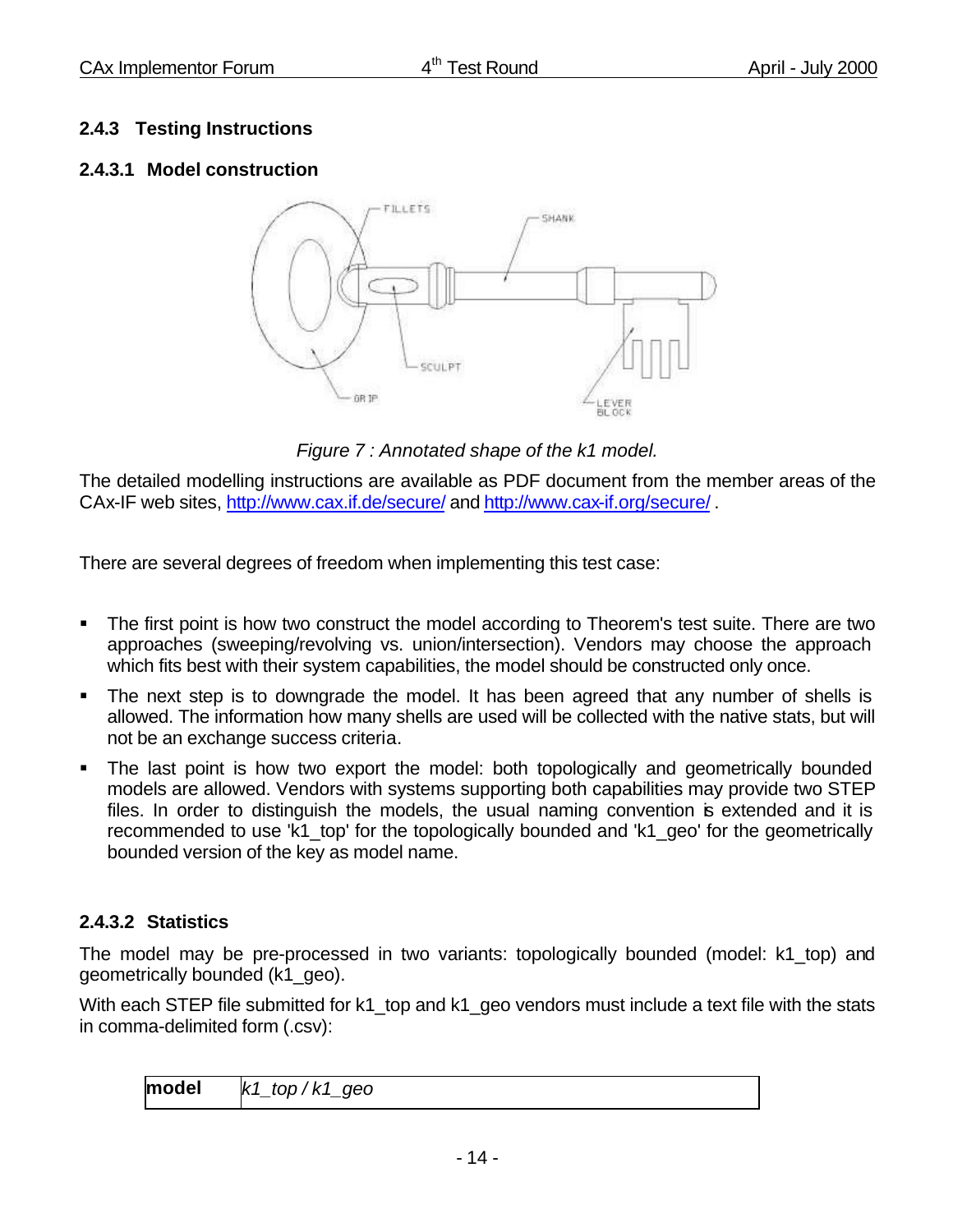|               | system_n   native system code                                  |
|---------------|----------------------------------------------------------------|
| system_t      | target system code                                             |
| lunit         | <b>Units</b>                                                   |
| <b>shells</b> | Number of shells in the model (not a success criteria).        |
| area          | ltotal surface area                                            |
| valid_sm      | pass/fail - whether target system considers target model valid |
| date          | date submitted                                                 |
| <b>issues</b> | short description of issues                                    |
|               |                                                                |

## **3.0 Production models**

### **3.1 Motivation**

In an attempt to test the STEP processors on real world models, the CAx Implementor Forum will be testing production parts in this round and future rounds of CAx IF testing. These production models are characteristic of components and assemblies that are encountered in the aerospace and automotive industries. PDES, Inc. and ProSTEP member companies and vendors have supplied these models.

### **3.2 Approach**

STEP files provided by member companies and vendors have been analysed for quality of (solid and/or surface) geometry as well as syntax and structure. The model quality issues (if any) have been documented in a README file which accompanies the STEP files. In this round of testing production models, simple comparison of mass property data (volume, surface area, centroid) will be used as a basis for validating success/failure of the exchange.

### **3.3 Testing Instructions**

### **3.3.1 Models Being Tested**

In this round of testing, the following production models are being tested. The table below contains information on the models. A ZIP file <prodmod\_r4j.ZIP> containing a README file and the STEP files (with files names as in the table) is available from the CAx IF sites in the secure area.

|                                                                                                    | <b>Model</b> | Originating System   New / Retest   Schema   STEP File Name |  |  |
|----------------------------------------------------------------------------------------------------|--------------|-------------------------------------------------------------|--|--|
| $\mathcal{L}$ $\mathcal{L}$ $\mathcal{L}$ $\mathcal{L}$ $\mathcal{L}$<br>$\sqrt{D}$ and $\sqrt{L}$ |              |                                                             |  |  |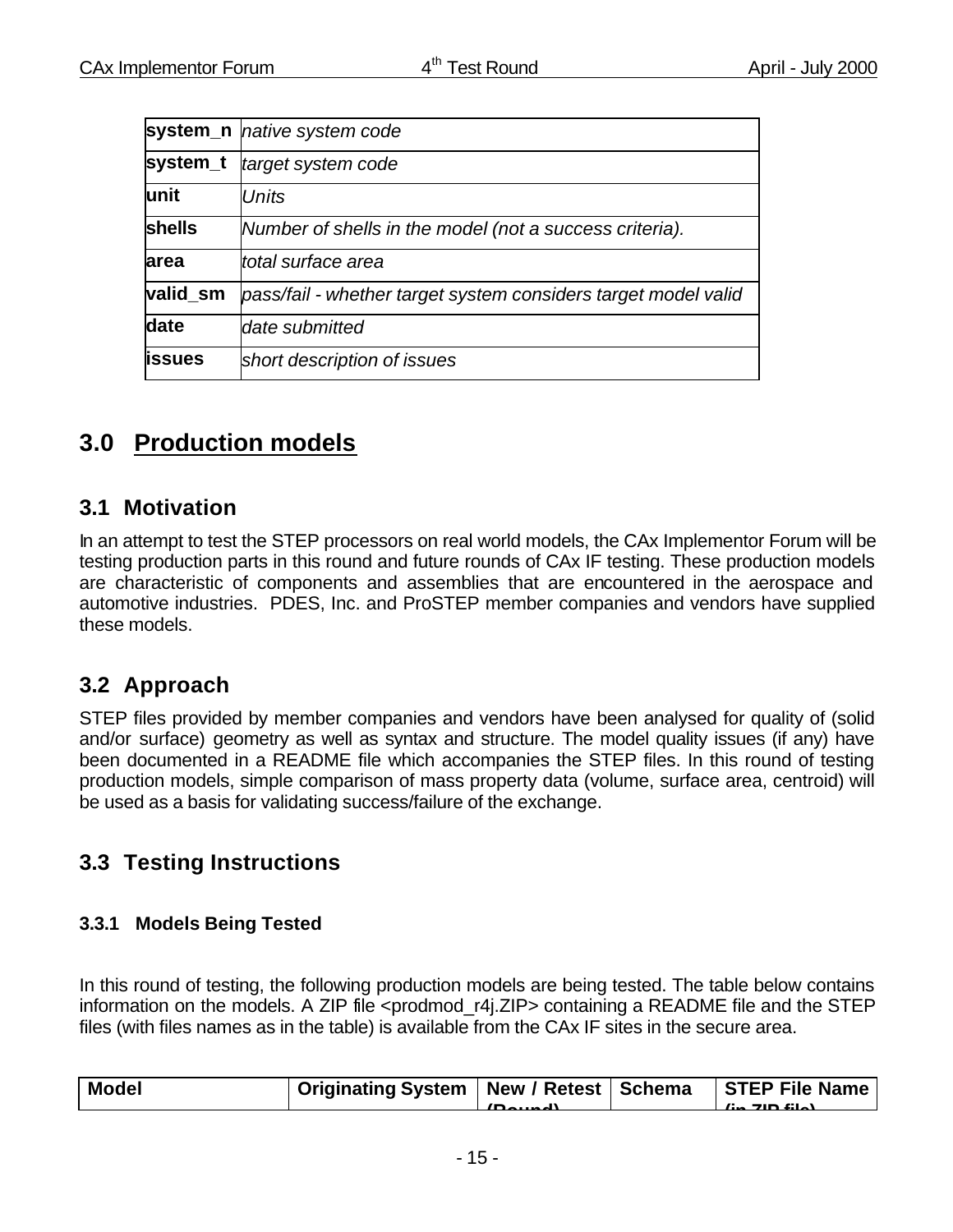|                        |                                  | (Round)      |                | (in ZIP file)    |
|------------------------|----------------------------------|--------------|----------------|------------------|
| Control valve assembly | <b>UG 16.0</b>                   | Retest (R3J) | $203 + gvp$    | $pm2-ug-203.stp$ |
| <b>Suspension Arm</b>  | <b>Pro/ENGINEER</b><br>$2000i^2$ | <b>New</b>   | <b>214 DIS</b> | pm2-pe-214.stp   |
| <b>Pump Housing</b>    | <b>Pro/ENGINEER</b><br>$2000i^2$ | <b>New</b>   | 203            | pm2-pe2-203.stp  |
| Manifold               | <b>LDEAS MS 8</b>                | <b>New</b>   | $203 + gvp$    | pm2-id-203.stp   |
| <b>Pump Rotor</b>      | CASCADE OL 3.0                   | <b>New</b>   | <b>214 DIS</b> | pm2-ec-214.stp   |
| pulley assembly        | AutoCAD 2000                     | Retest (R3J) | <b>214 DIS</b> | pm2-ac-214.stp   |
| <b>Mountain Bike</b>   | Inventor R1                      | <b>New</b>   | <b>214 DIS</b> | pm2-in-214.stp   |
| Housing block          | <b>CATIA V4.2.3</b>              | <b>New</b>   | 203            | pm2-ct-203.stp   |
| Arm                    | <b>CATIA V4.2.3</b>              | <b>New</b>   | 203            | $pm2-203$ .stp   |

### **3.3.2 Statistics**

As discussed briefly in the previous section (Section 3.2 Approach), the statistics that will be associated with each production model are aimed at determining if the production models are exchanged "successfully". As in past testing, change in volume, surface area, and centroid will be used as a basis for determining "pass/fail". For each production model, a set of native statistics have been collected from the respective system vendors.

For each STEP file (production model) being tested, vendors must send in target statistics in comma-delimited form (.csv): The naming convention for target stats is explained in the 'General Testing Instructions' document available on the CAx IF sites, under the 'Joint Testing Information' link off the CAx IF home page.

| model    | pm2                                                                                                    |
|----------|--------------------------------------------------------------------------------------------------------|
| system_n | native system code (use the native system code for each model<br>listed in the table in Section 3.3.1) |
| system_t | target system                                                                                          |
| lunit    | <b>Units</b>                                                                                           |
| volume   | total volume                                                                                           |
| area     | ltotal surface area                                                                                    |
| cx cy cz | Centroid                                                                                               |
| valid sm | pass/fail – whether target system considers target model valid                                         |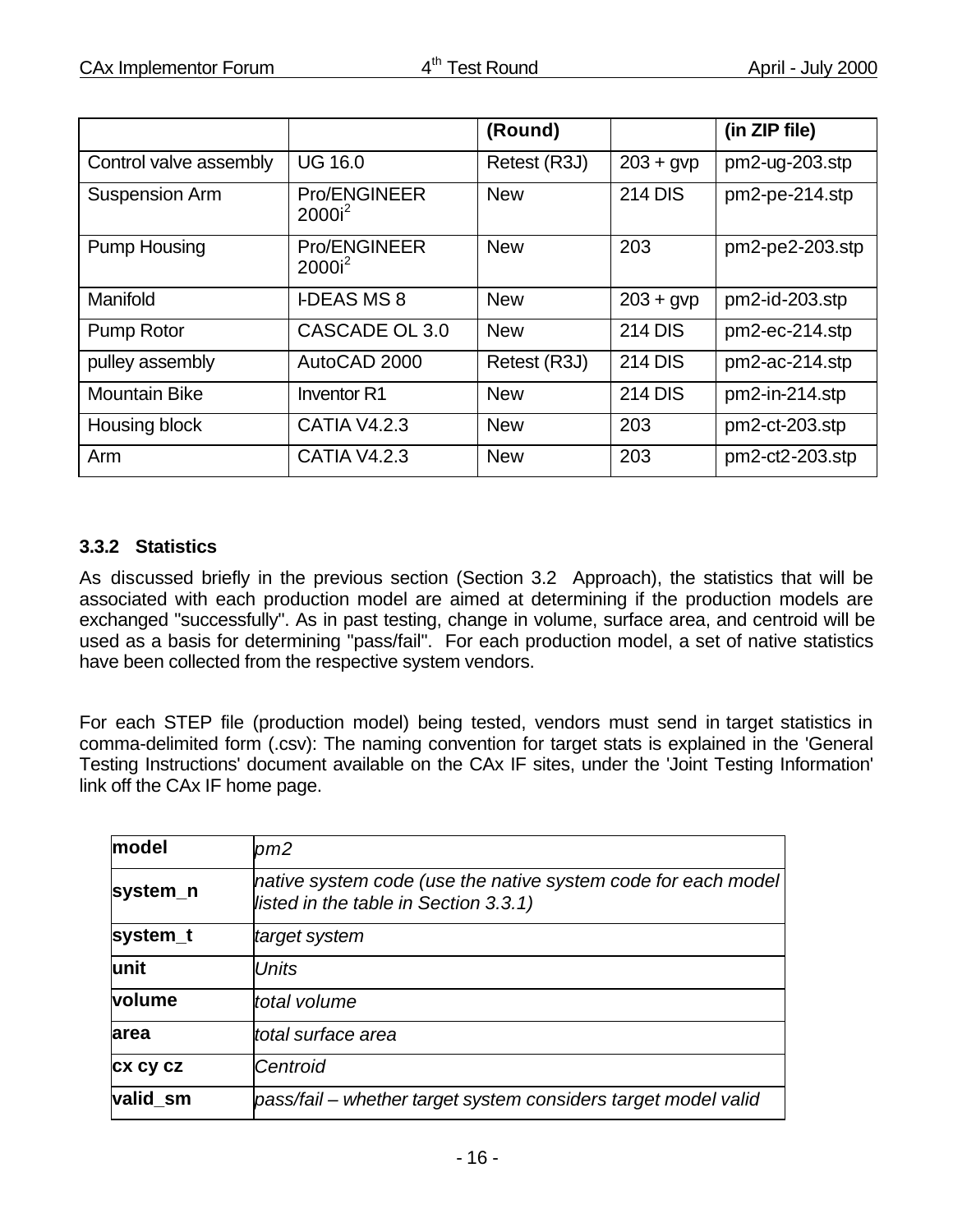| date          | date submitted              |
|---------------|-----------------------------|
| <b>issues</b> | short description of issues |

#### **3.3.3 Post processing recommendations**

#### **3.3.3.1 Healing on import**

In order to achieve a realistic testing scenario for production models, it is recommended that the importing system "heal" the STEP models on import if that functionality is provided in the target system.

#### **3.3.3.2 Screen captures**

Vendors are also requested to submit screen captures for the production models post processed. This will aid in issue resolution during the CAx IF Round 4J wrap-up meeting. Again, either 'jpg' or 'gif' graphic format is acceptable. The file naming convention is as follows:

pm2-(vendor code)-(target vendor code).jpg [e.g. pm2-pe2-ac.jpg]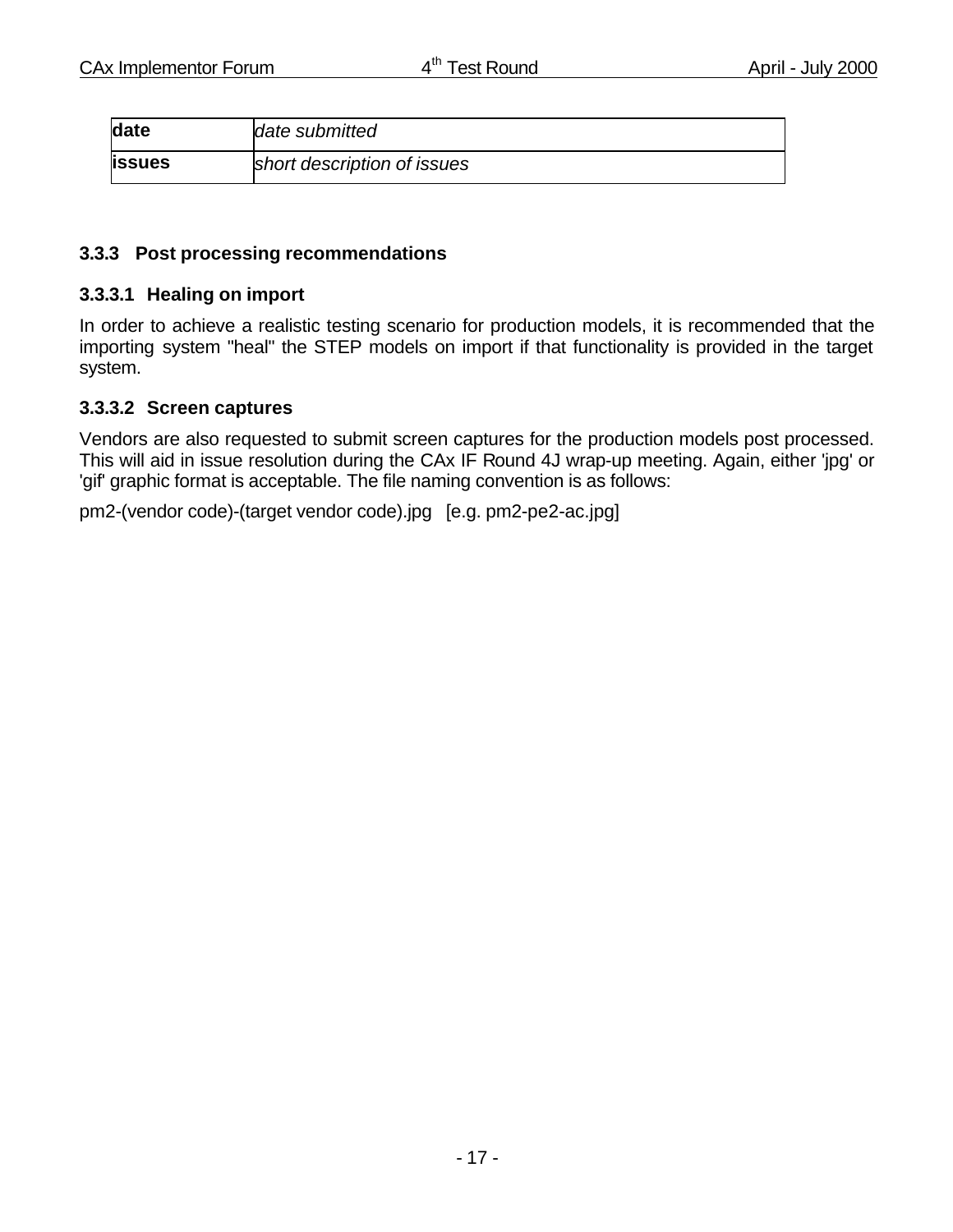# **Annex**

### **Dimensions for s1 (space ship) shape**

The following figures show the dimensions of the space ship design. Measures are given in centimetres.



*Figure 8: s1 - overview of parts of s1*



*Figure 9: s1 - foot back*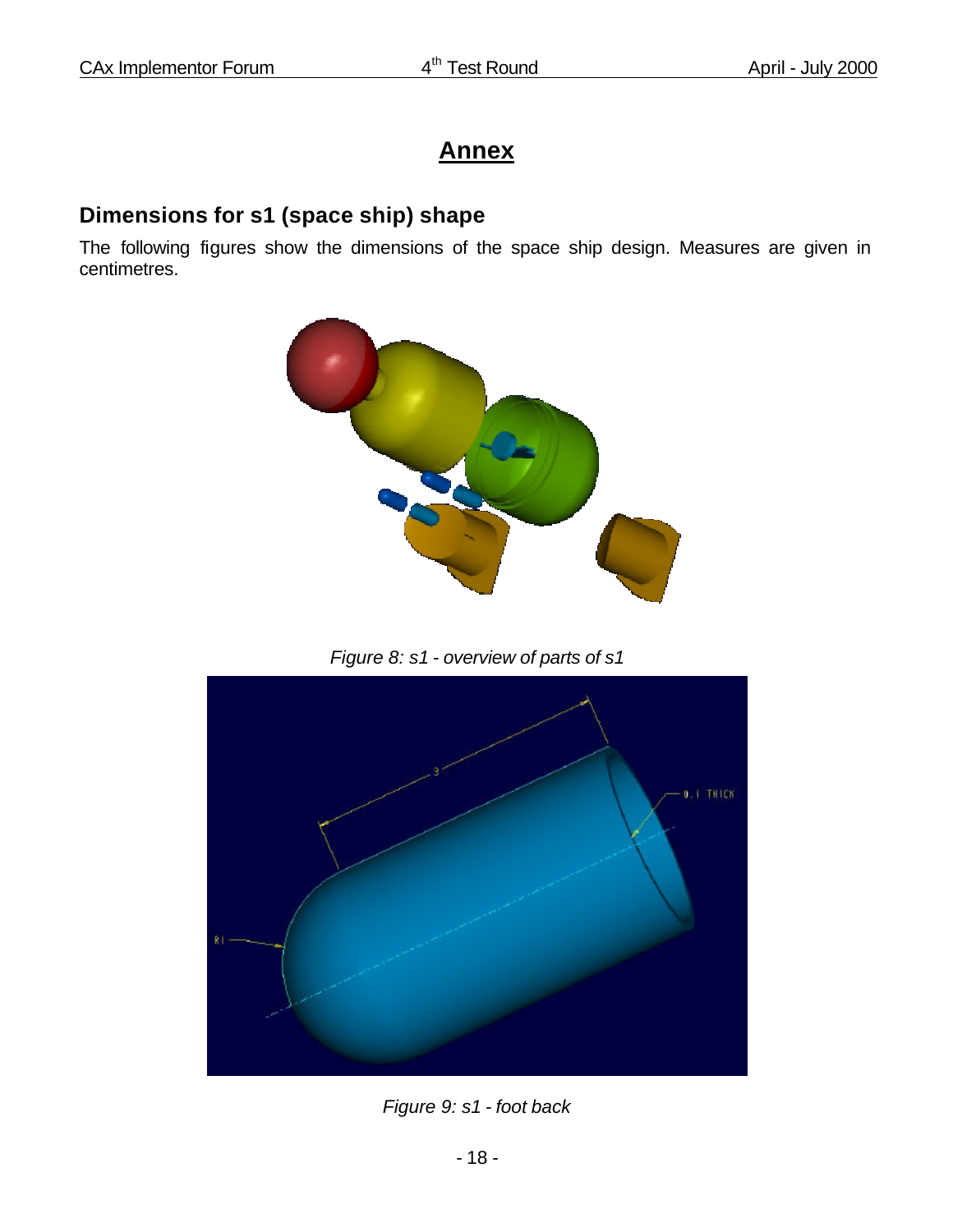

*Figure 10: foot\_front*



*Figure 11: s1 - head\_back*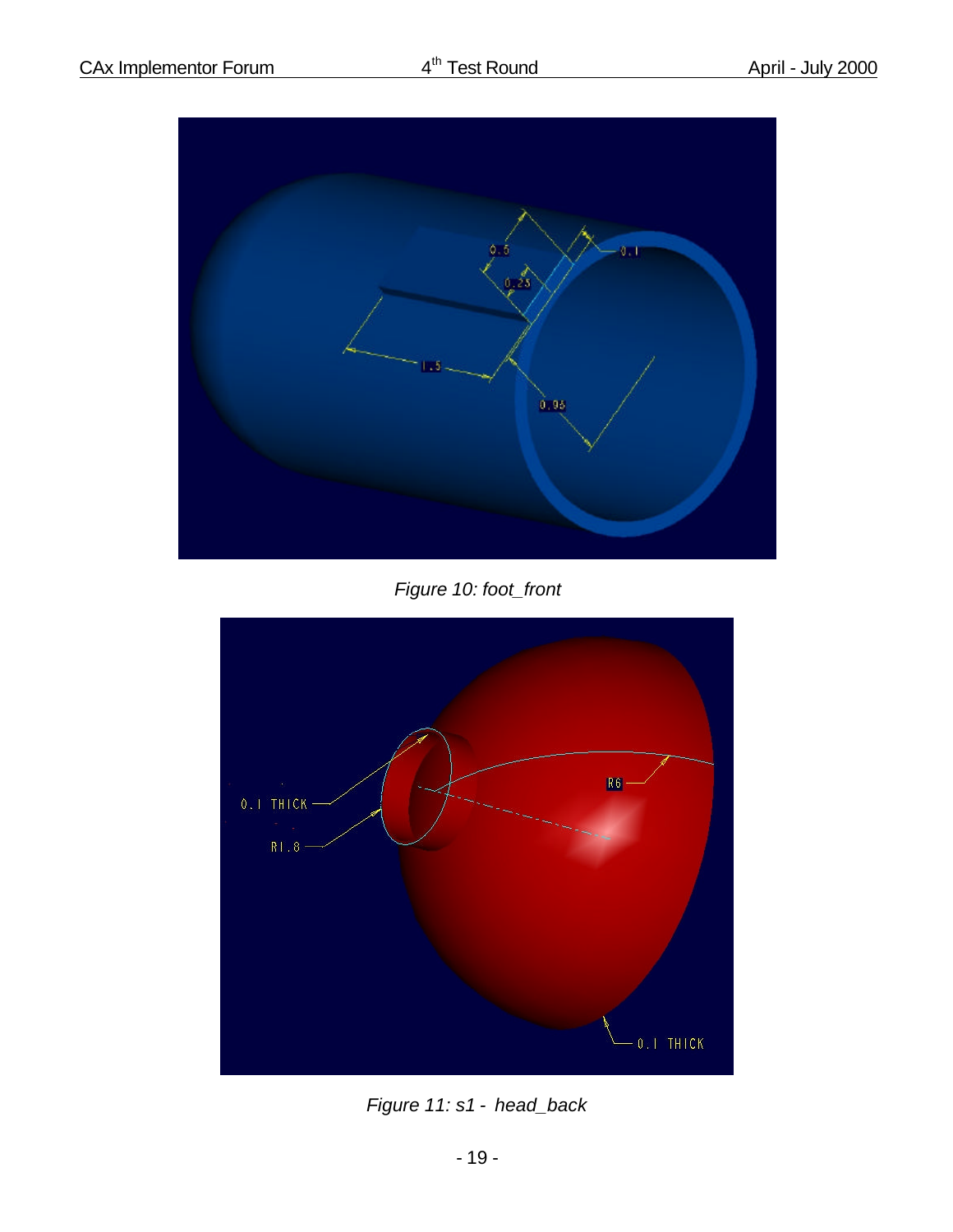

*Figure 12: s1 - head\_front*



*Figure 13: s1 - main\_body\_back*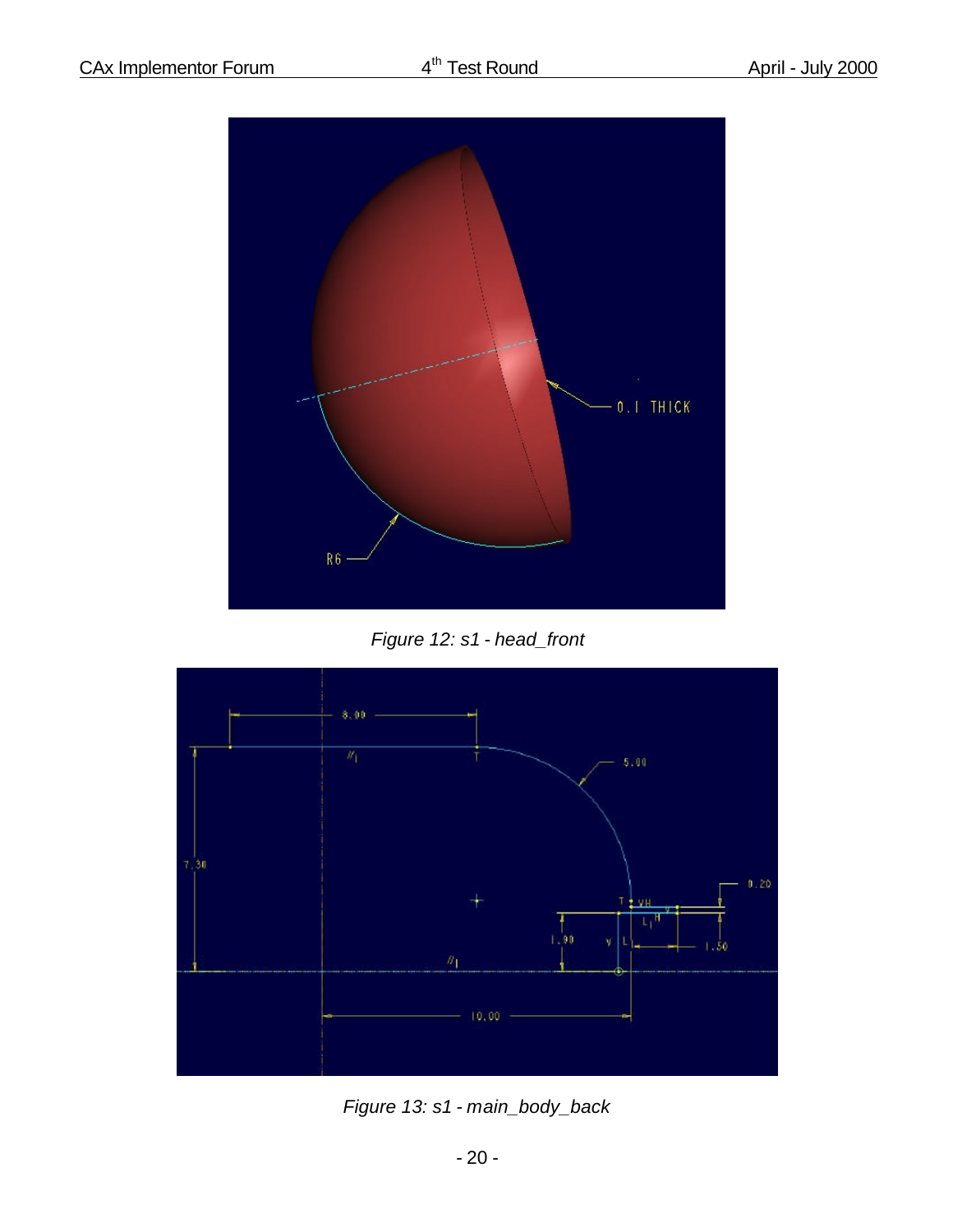

*Figure 14: s1 - main\_body\_front*



*Figure 15: s1 - tail\_middle\_part*